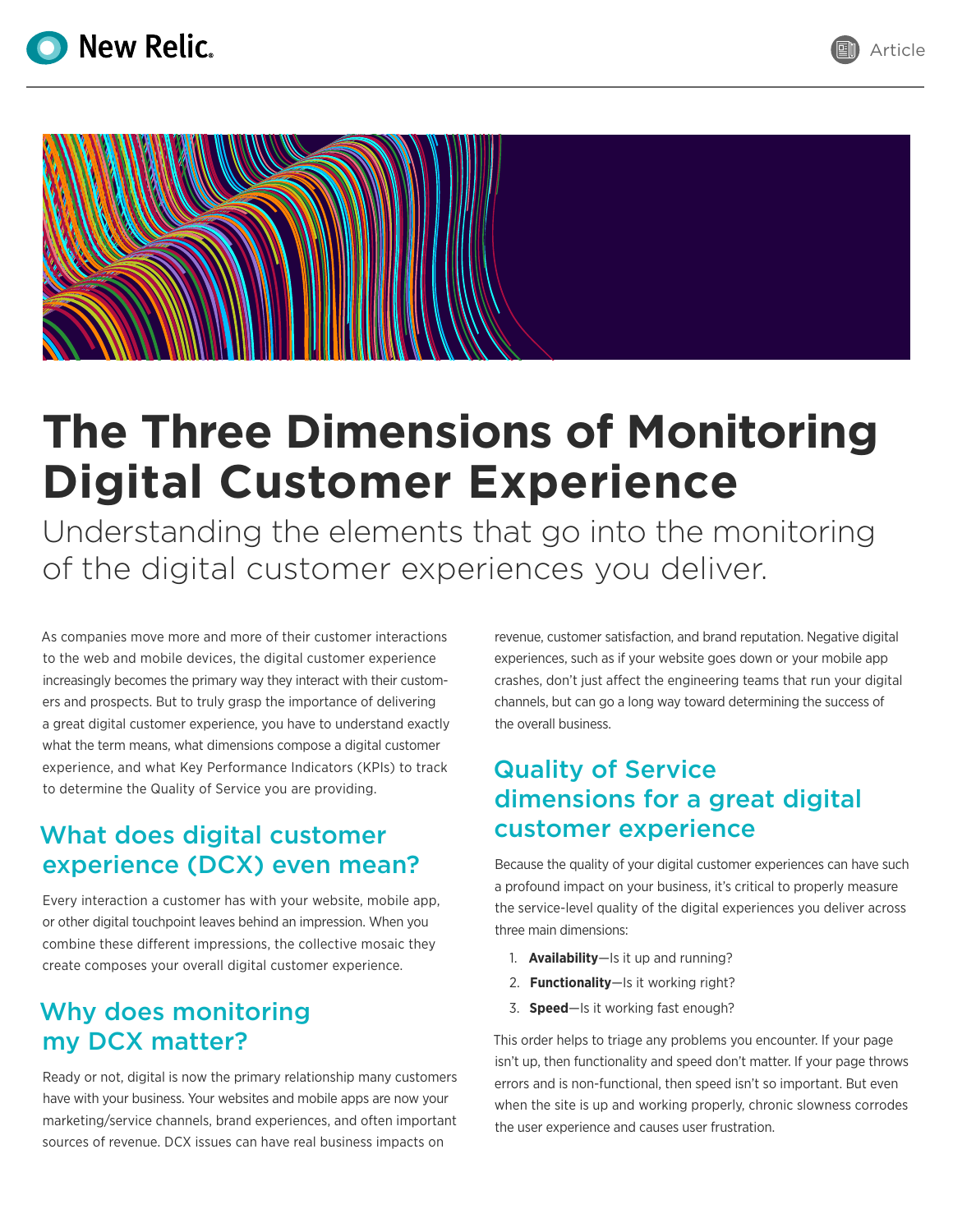## Applying the three dimensions of DCX

For deeper insight, let's apply these dimensions to some sample contexts to examine the service-level quality of different digital experiences and identify the KPIs most relevant to your business and the digital customer experience that you're delivering.

### **VIDEO STREAMING IN A DESKTOP WEBSITE:**

- 1. **Availability**—Does the website load? Is it crashing? Are the backend video delivery services up and running?
- 2. **Functionality**—Did the website crash when the user tried to log in to view the video? Did the player load? Is the video loading? Are ads loading?
- 3. **Speed**—Did the video stutter? Did the bitrate drop? How long did it take for ads to load?

## **A NATIVE MOBILE FOOD-ORDERING APP FOR IN-STORE PICKUP:**

- 1. **Availability**—Is the app being launched? How often does the app crash? Is the store printer working?
- 2. **Functionality**—Was the user able to purchase? Did the order get created correctly? Did it route through the printer correctly?
- 3. **Speed**—Did the mobile app work smoothly on order confirmation? Was the food ready when the customer came to pick it up?

## **AN ENTERPRISE TECHNOLOGY COMPANY OFFERING A RICH WEB APPLICATION AS A SERVICE:**

- 1. **Availability**—Is the web application up? Does it meet the contractual uptime SLA?
- 2. **Functionality**—Are users able to log in? Can they get to the main dashboard? Can they complete their critical activities?
- 3. **Speed**—Does the web app work smoothly? Does it get slower for VIP customers with lots of data in the service? Are users bouncing prematurely out of frustration?

Unsurprisingly, different apps for different purposes have different critical factors. Starting with these user- and business-oriented metrics can help you understand the digital experience delivered by your technology teams.

## Establishing underlying Quality of Service metrics

While these dimensions help answer the high-level questions important to the business, we also want to drill down to the underlying technology metrics that feed into these dimensions. These lower-level metrics granularly address concrete technology layers that teams can work on. Examples include:

#### **Availability**

- User throughput
- Global service uptime
- Frontend uptime
- Backend uptime
- Mobile app launches
- Mobile app crash rates
- API uptime
- Third-party service uptime
- Server uptime

#### **Functionality**

- Frontend error rates
- Backend error rates
- API error rates
- Third-party error rates
- Key user-transaction errors
- Container-management errors
- Infrastructure errors

#### **Speed**

- Frontend response time
- Backend response time
- API response time
- Application transaction times
- JavaScript execution time
- Database query times
- Resource utilization
- Container health
- RAM, CPU, network latency
- Third-party service response times